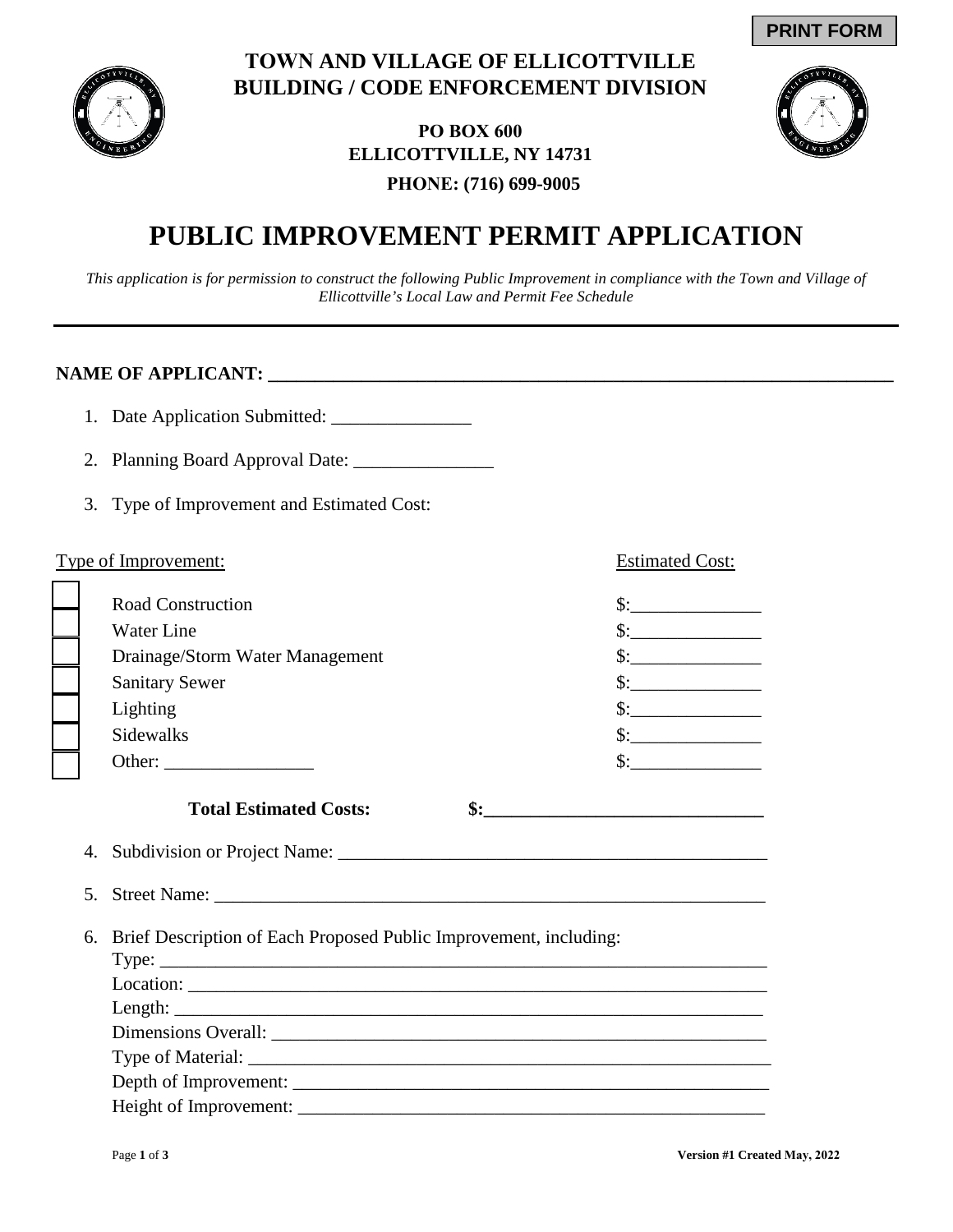| 7. Contractor $(s)$ :                                               |
|---------------------------------------------------------------------|
| Use additional Sheets if Necessary - All Contractors Must be Listed |

| Engineer's Phone: |
|-------------------|

#### **CHECKLIST OF ITEMS TO BE SUBMITTED:**

- 1. To Scale Construction Drawings
- 2. Appropriate Easements, Dedications, Right-of-Way Agreements as necessary
- 3. Copy of Approval Letter from applicable Regulatory Agency
- 4. Performance Bond
- 5. Maintenance Bond
- 6. Public Improvement Permit Fee
- 7. Electronic and Hard Copy As-Built Drawings upon project completion

*By signing this Application, the applicant represents: He(She) is duly authorized to act on behalf of the applicant, and work under this permit shall be started within 60 days and completed within one year from the date of approval thereof. Any request for extension shall be addressed in writing to the Ellicottville Town or Village Board.*

*In consideration of the granting of this permit, the undersigned hereby agrees that if such permit is granted, the applicant will comply with the terms thereof, the law and regulations of the State of New York and the law, regulations and/or ordinances of the Town or Village of Ellicottville,conditions of which include but are not limited to:*

*A)All work will be performed in accordance with approved plans and specification and requirements of Federal, State, and LocalLaws:*

*B)The Owner/Applicant will obtain and pay for all necessary permits;*

*C)The Owner/Applicant will notify the Town and Village Engineer 72 hours before commencing work under this permit;*

*D)Inspection by the Town, its engineers or agents during construction is solely for the Town. The Applicant, its Contractors and agents are solely responsible for proper engineering, construction methods and materials, conformance with specifications and safety of workers and the Public, and shall hold the Town and Village of Ellicottville, its agents, engineers and consultants harmless from any and all liability arising from applicant's activities pursuant to the Public Improvement Construction Permit.*

*E)As-built drawings will be submitted upon completion prior to issuance of CERTIFICATE OF COMPLIANCE / DEDICATION.*

*The Owner also warrants that he/she is cognizant of the fact that the Public Improvement fee is based on work being performed during normal working hours (7:00 a.m. to 5:00 p.m.) , Monday through Friday, except for legal holidays, and that deviations from such schedule or hours will require Town and Village Engineer approval and may also involve imposition of additional fees.*